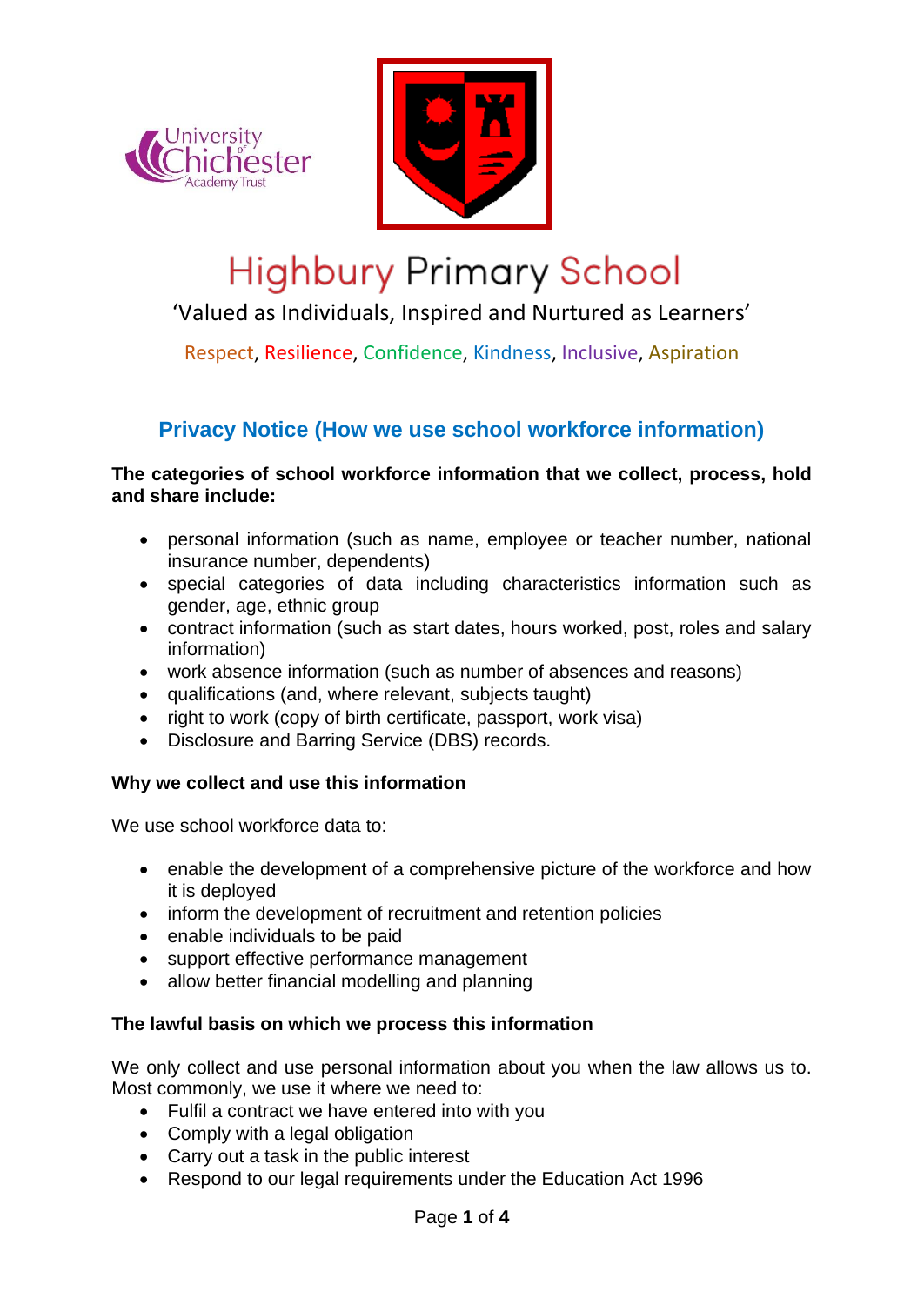Less commonly we may also use personal information about you where:

- You have given us consent to use it in a certain way
- We need to protect your vital interests (or someone else's interests)
- We have legitimate interests in processing the data

# **Collecting this information**

Whilst the majority of information you provide to us is mandatory, some of it is provided to us on a voluntary basis. In order to comply with data protection legislation, we will inform you whether you are required to provide certain school workforce information to us or if you have a choice in this.

# **Storing this information**

We hold school workforce data in accordance with our Data Retention policy.

#### **Who we share this information with**

We routinely share this information with:

- The University of Chichester Academy Trust
- our local authority
- the Department for Education (DfE)

# **Why we share school workforce information**

We do not share information about workforce members with anyone without consent unless the law and our policies allow us to do so.

# **Department for Education (DfE)**

We share personal data with the Department for Education (DfE) on a statutory basis. This data sharing underpins workforce policy monitoring, evaluation, and links to school funding / expenditure and the assessment educational attainment.

We are required to share information about our pupils with the (DfE) under section 5 of the Education (Supply of Information about the School Workforce) (England) Regulations 2007 and amendments.

# **Data collection requirements**

The DfE collects and processes personal data relating to those employed by schools (including Multi Academy Trusts) and local authorities that work in state funded schools (including all maintained schools, all academies and free schools and all special schools including Pupil Referral Units and Alternative Provision). All state funded schools are required to make a census submission because it is a statutory return under sections 113 and 114 of the Education Act 2005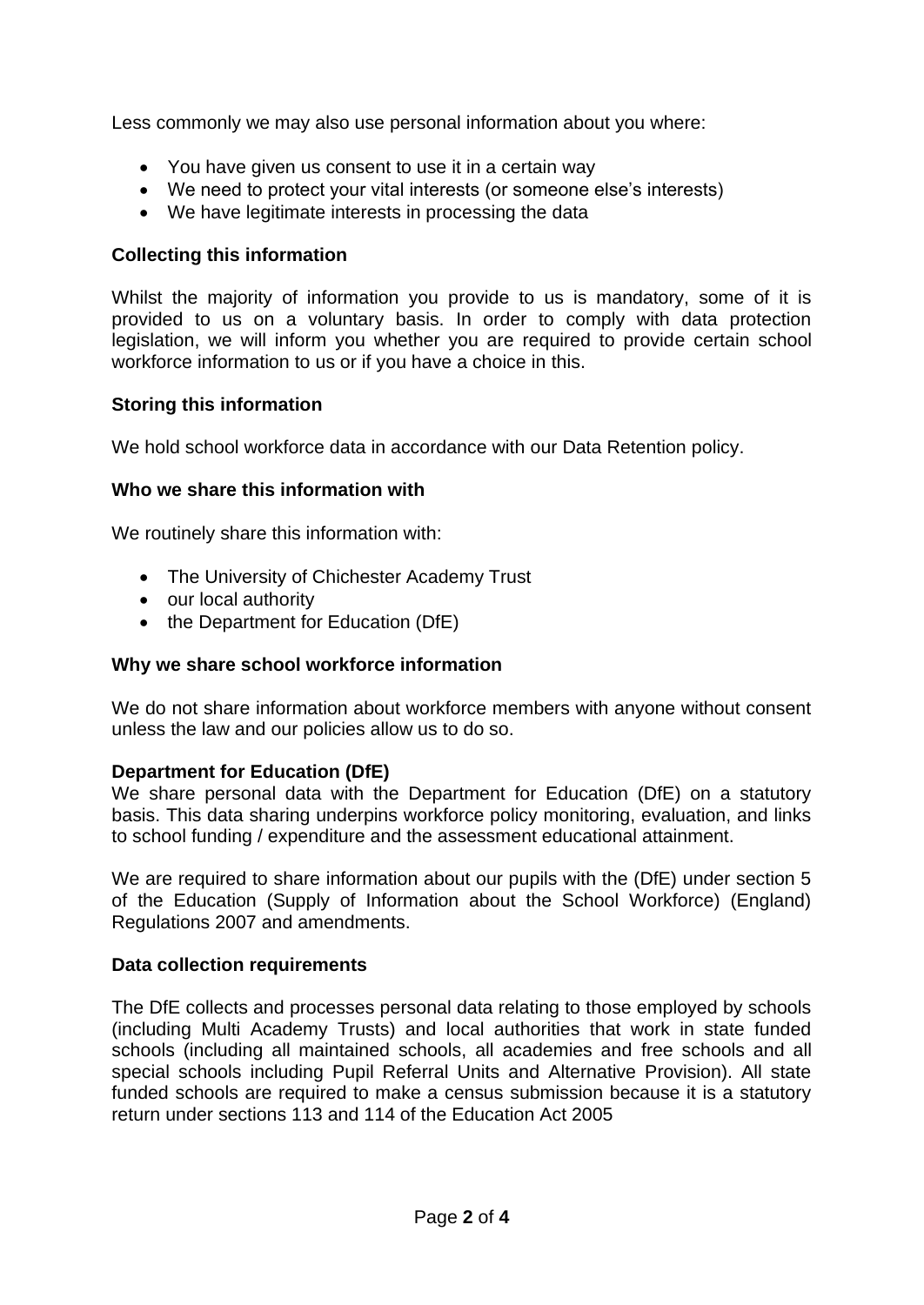To find out more about the data collection requirements placed on us by the Department for Education including the data that we share with them, go to <https://www.gov.uk/education/data-collection-and-censuses-for-schools>

The department may share information about school employees with third parties who promote the education or well-being of children or the effective deployment of school staff in England by:

- conducting research or analysis
- producing statistics
- providing information, advice or guidance

The department has robust processes in place to ensure that the confidentiality of personal data is maintained and there are stringent controls in place regarding access to it and its use. Decisions on whether DfE releases personal data to third parties are subject to a strict approval process and based on a detailed assessment of:

- who is requesting the data
- the purpose for which it is required
- the level and sensitivity of data requested; and
- the arrangements in place to securely store and handle the data

To be granted access to school workforce information, organisations must comply with its strict terms and conditions covering the confidentiality and handling of the data, security arrangements and retention and use of the data.

For more information about the department's data sharing process, please visit: <https://www.gov.uk/data-protection-how-we-collect-and-share-research-data>

To contact the department:<https://www.gov.uk/contact-dfe>

# **Requesting access to your personal data**

Under data protection legislation, you have the right to request access to information about you that we hold. To make a request for your personal information, contact Mrs Mandy Sharp (Data Champion).

You also have the right to:

- object to processing of personal data that is likely to cause, or is causing, damage or distress
- prevent processing for the purpose of direct marketing
- object to decisions being taken by automated means
- in certain circumstances, have inaccurate personal data rectified, blocked, erased or destroyed; and
- claim compensation for damages caused by a breach of the Data Protection regulations